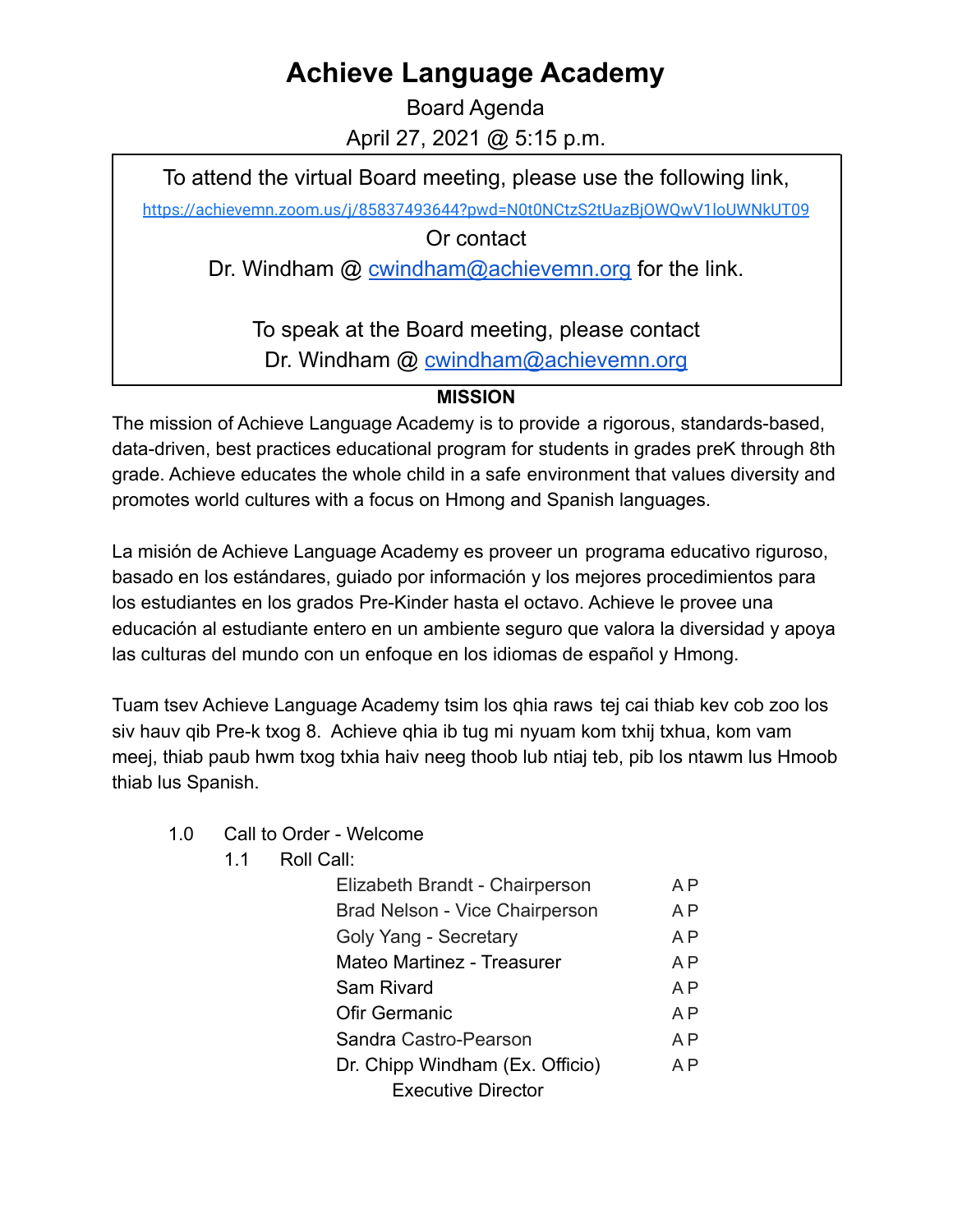Guests:

- 1.2 Approval of the Order of the Agenda\*
	- 1.2.a Motion: To approve the Order of the Agenda M/S/P:
- 1.3 Pledge of Allegiance
- 1.4 Reading of the ALA Mission Statement
- 1.5 Conflict of Interest Disclosure
- 2.0 Information and Communications
	- 2.1 Public Comment
	- 2.2 Authorizer Comment
	- 2.3 Executive Director Report\*
- 3.0 Approval of the Consent Agenda Motion: To approve the Consent Agenda M/S/P:
	- 3.1 March Minutes\*
	- 3.2 A Chance To Grow Contract (MA BILLING)\*
	- 3.3 Navigate Care Counseling School Nurse Contract Renewal\*
- 4.0 Business
	- 4.1 Governance
		- 4.1.a Strategic Plan Update
		- 4.1.b Done Right Food Service Contract Renewal\* Motion: To approve the renewal contract with Done Right Food Services Inc. as Achieve Language Academy's food service provider for the FY22 school year. M/S/P:
		- 4.1.c Executive Director's Evaluation Discussion/Directions\*
		- 4.1.d Discussion Move Governance and Finance Committee to WEDNESDAY, June 9.
		- 4.1.e Discussion Cancel all July Board Committees and Meetings unless a Committee needs to meet. This would be determined by the Committee Chair.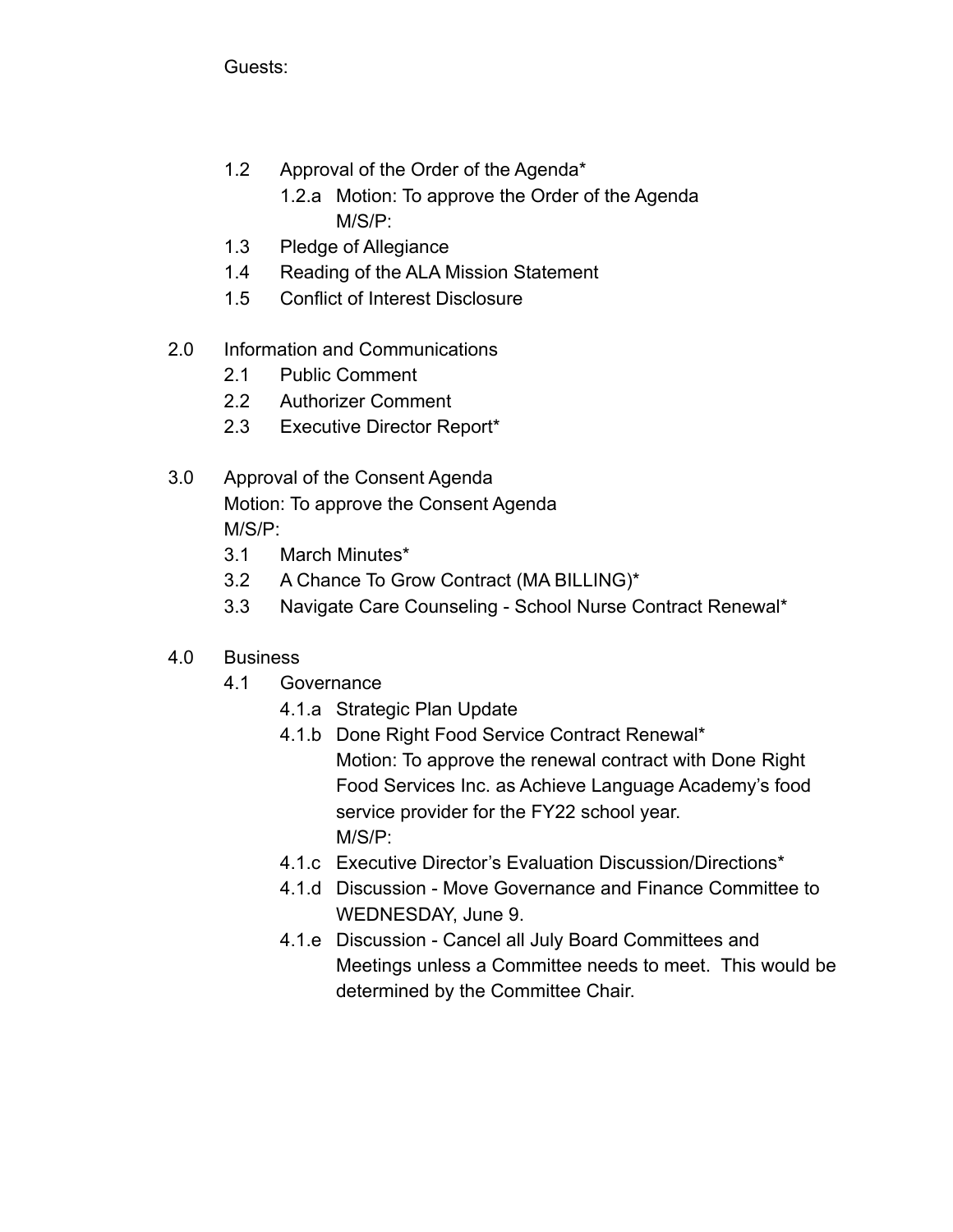4.1.f Discussion - Change Board Calendar dates, effective July 1, 2021, to the following:

First Tuesday:

4:00 Governance

5:00 Finance

First Thursday:

4:00 Academic

Second Tuesday:

5:15 Full Board Meeting

No July Meetings unless the Committee Chair asks for a meeting with their Committee.

- 4.2 Finance
	- 4.2.a March Finance Report\*
	- 4.2.b Budget worksheets Discussion\* -Reminder that all departments should have submitted their budgets
	- 4.2.c ESSER Funding Update\*
- 4.4 Operations
- 4.5 Academic
- 5.0 Policies
	- 5.1 NEW POLICY (201) Policy Adoption and Implementation of Policy Policy. (Governance Committee) Third Read\* Motion: To approve the adoption of policy 201 "Development, Adoption, and Implementation of Policies". M/S/P:
	- 5.2 NEW POLICY Records Retention Policy (Governance Committee) First Read\*
	- 5.3 NEW POLICY Data Management and Access Policy (Governance Committee) First Read\*
- 6.0 Information and Other Business Sharing
	- 6.1 Performance Framework Review and Discussion regarding Committee work.\*
	- 6.2 Lease Aid Application\*
	- 6.3 MACS Training Calendar\* Reminder that at least one training must be done by May Board Meeting.
	- 6.4 Special Education Certificate of Achievement\*